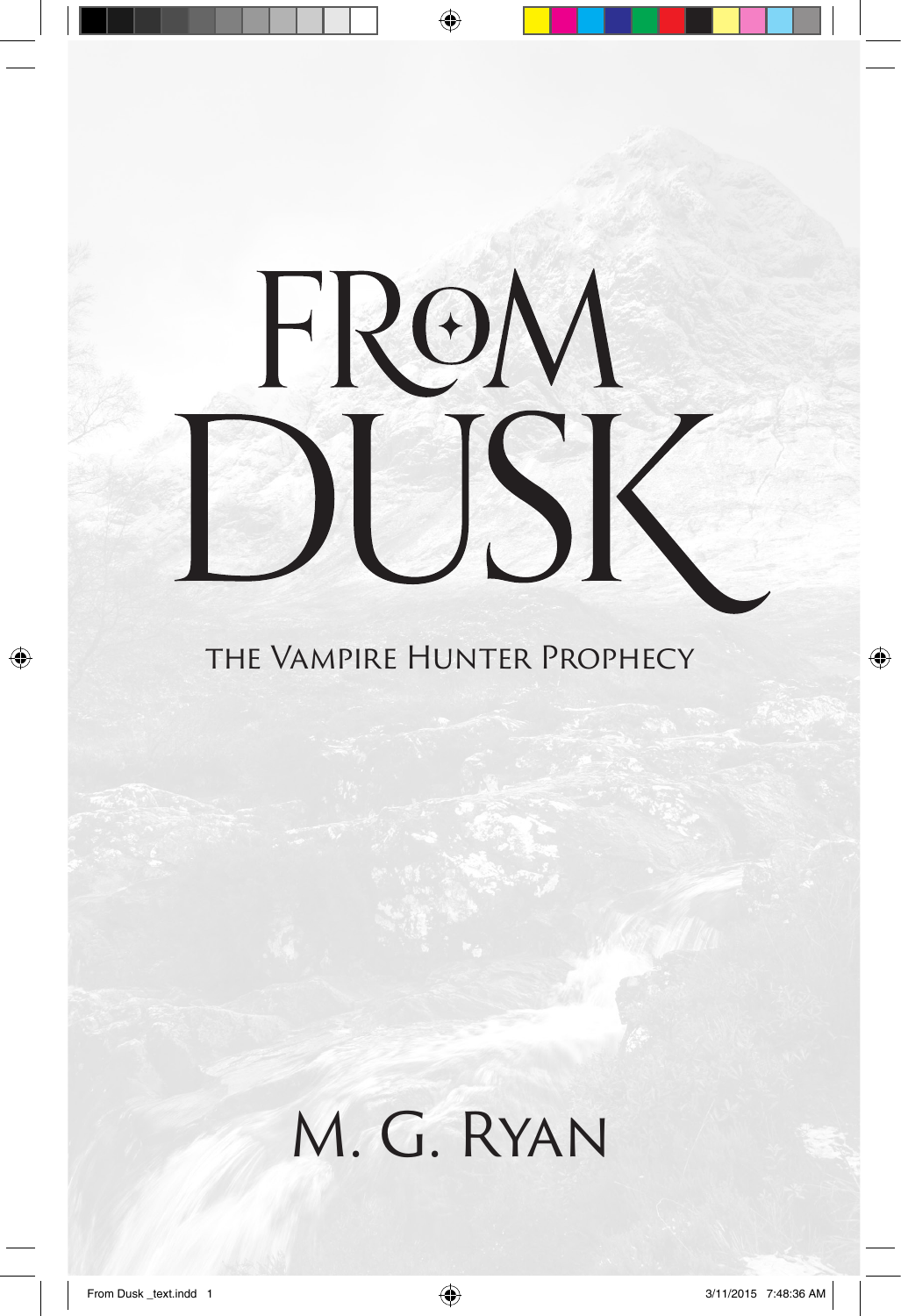*From Dusk: The Vampire Hunter Prophecy* M G Ryan

Published by InHouse Publishing First published 2015

Email: publishing@inhouseprint.com.au

Copyright © 2015 Michelle Ryan

ISBN: 9781925388398

All rights reserved. No part of this publication may be reproduced, stored in a retrieval system, or transmitted in any form or by any means electronic, mechanical, photocopying, recording or otherwise without the prior permission of the author.

The information, views, opinions and visuals expressed in this publication are solely those of the author(s) and do not reflect those of the publisher. The publisher disclaims any liabilities or responsibilities whatsoever for any damages, libel or liabilities arising directly or indirectly from the contents of this publication.

Editor: Marissa Paine Cover Designer / typesetter: Working Type Studio (www.workingtype.com.au) Printed by InHouse Printing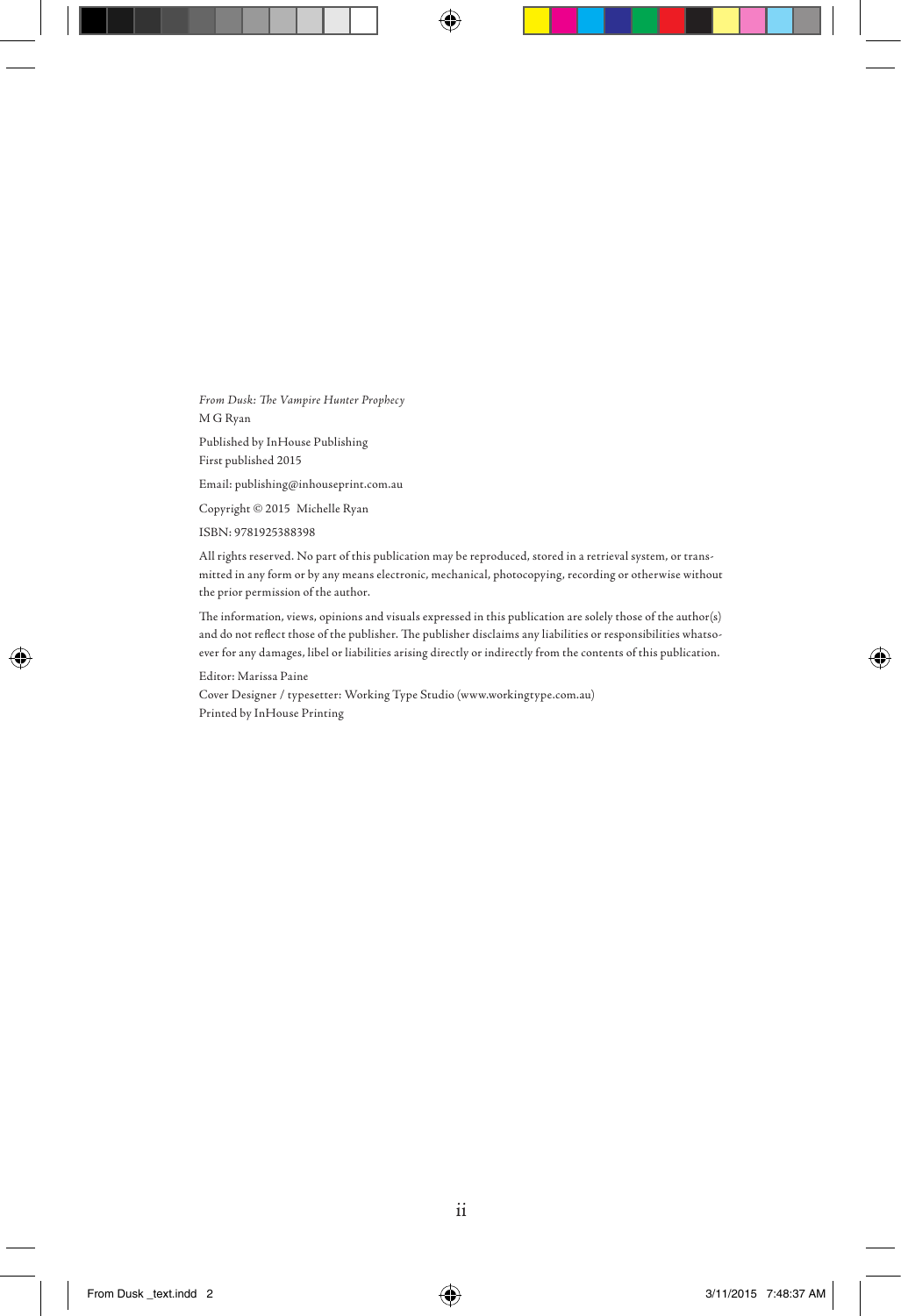*To Jen, thank you for giving me the courage to keep going with this story and for loving Lexi and Jack as much as I do. Thank you to everyone who has helped bring this book to life and all my friends and family who supported me along the way.*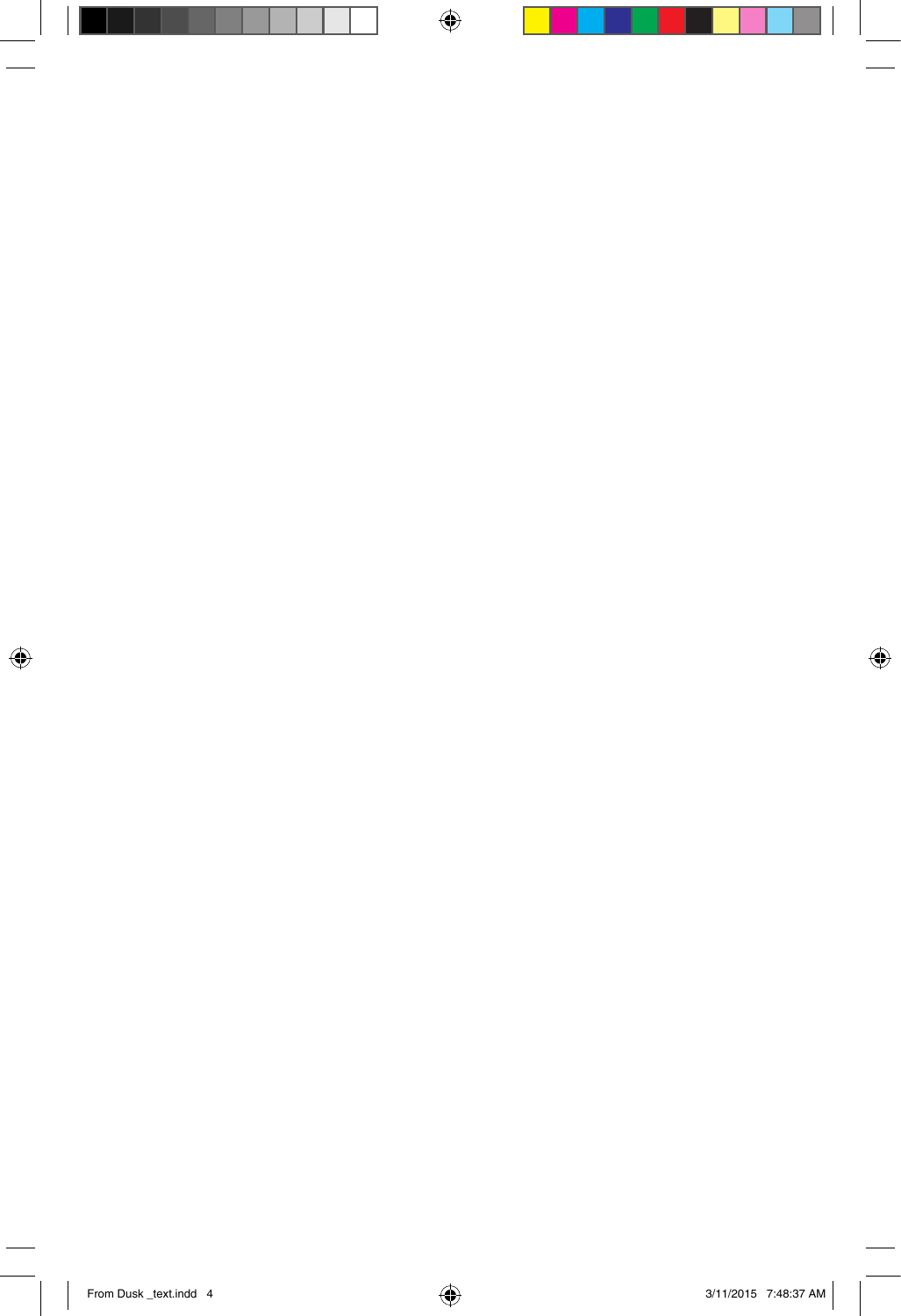### PROLOGUE

He watched the girl from the shadows, staying out of sight among the alleyways.

The girl was beautiful, as though she had stepped out of the classic fairy tale Snow White and into the modern world, with her long black hair, arresting green eyes and fair skin. It was not her looks that attracted him to her though. It was her scent. She wore a subtle perfume of musk and sandalwood, but underneath that she smelt sweet. He stepped out from the shadows.

'Can I help you at all?' he called out to the girl. She turned and looked at him.

'I just need to find my way back onto High Street,' she replied shyly.

'Ah, the Mile, I can show you if you like?'

'That would be great.'

'This way,' he said, trying to lead her down into the shadows.

'Don't we need to go up?' she asked.

'Out of the two of us, who is the one that is lost?' he joked, a youthful smile on his face. She eased up a little and started to follow him down the stairs. 'You're not from around here, are you?' he asked.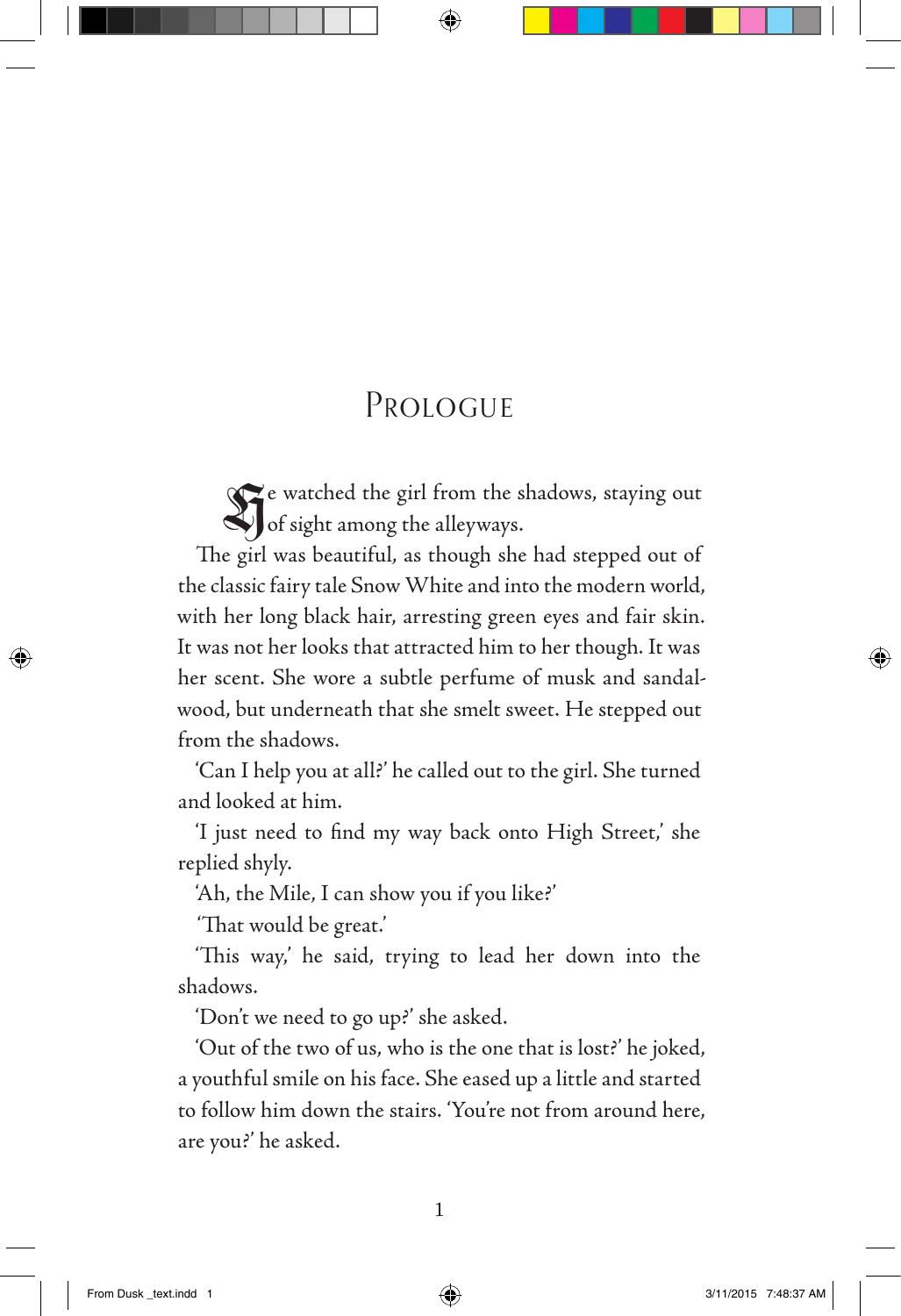'No, I'm from Australia. I'm here on holidays,' she answered.

'How long are you staying for?'

'In Edinburgh for just a few days, but I plan on staying in Scotland for the summer.'

#### $\mathcal{N}_{\epsilon}$

They continued down the stairs, deeper into the alley, getting closer to the shadows. Soon he would taste her. Her scent was driving him crazy, but it was a risk to taste her now. It needed to be under the cover of darkness.

'Are you sure this is the right way?' she enquired nervously. 'Trust me,' he replied. The girl stopped in her tracks.

'Thank you for helping me, but I think I'm going to head back up this way.'

'I don't think so,' he snapped, the smile disappearing from his face.

He leapt the couple of stairs that separated them and pushed her hard against the stone wall. He was not going to allow her to get away, not now. She was far too good to let escape. With her body pinned against the wall, he opened his mouth and lowered his fangs, sinking them into her neck.

Her blood was intoxicating as it instantly filled his mouth. It was even more divine than he had imagined. It was sweet and filled him with adrenaline. Not only would she cure his hunger, but she would also give him a high for hours. He detected something unfamiliar in her blood, something he had never tasted before and he liked it.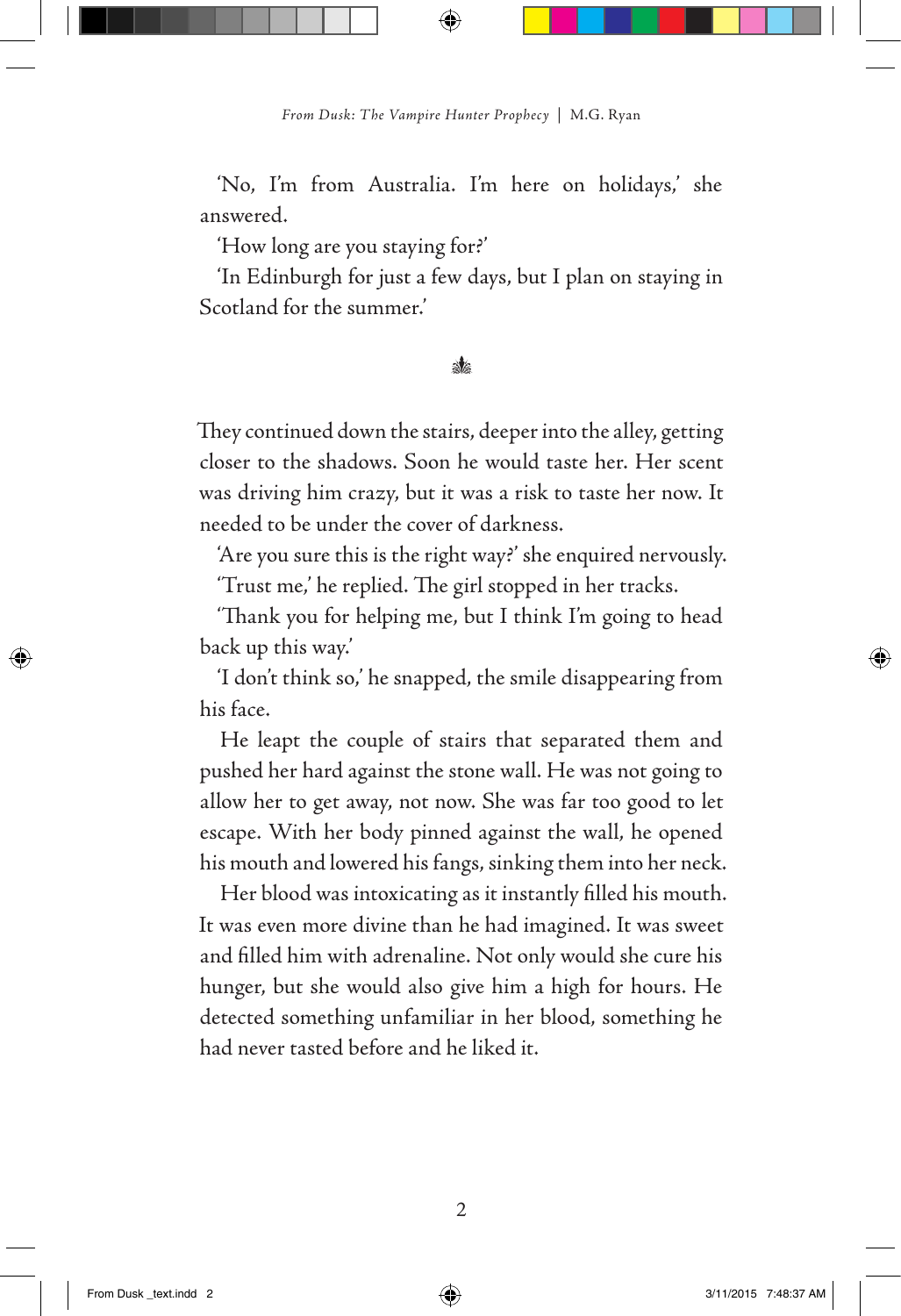## CHAPTER 1

# *New Adventures*

I woke from my dream, struggling to breathe, feel-ing like I was being choked. I put my hands to my throat, untangling my long hair from around it. Blinking, I allowed my eyes to focus on the soft light. I looked around the room. My bedroom, though tidy and simply decorated, was cluttered with bookcases which were stuffed with books and sporting trophies.

Then it struck me. Today was the day. Excitement propelled me out of bed. Out in the kitchen, I found that Dad was already up, sitting as the table reading the morning newspaper. He was wearing his running gear, and the slight sheen on his forehead and sweat marks on his T-shirt told me he had just gotten back from a run.

'Have you had breakfast?' I asked him. He replied by holding up his cup of coffee, his eyes not shifting from the paper. 'That does not count as breakfast. I'll make us some bacon and eggs.'

'That would be nice,' he replied.

My banging and clanging of pots and pans as I cooked must have woken Claire. She emerged from her bedroom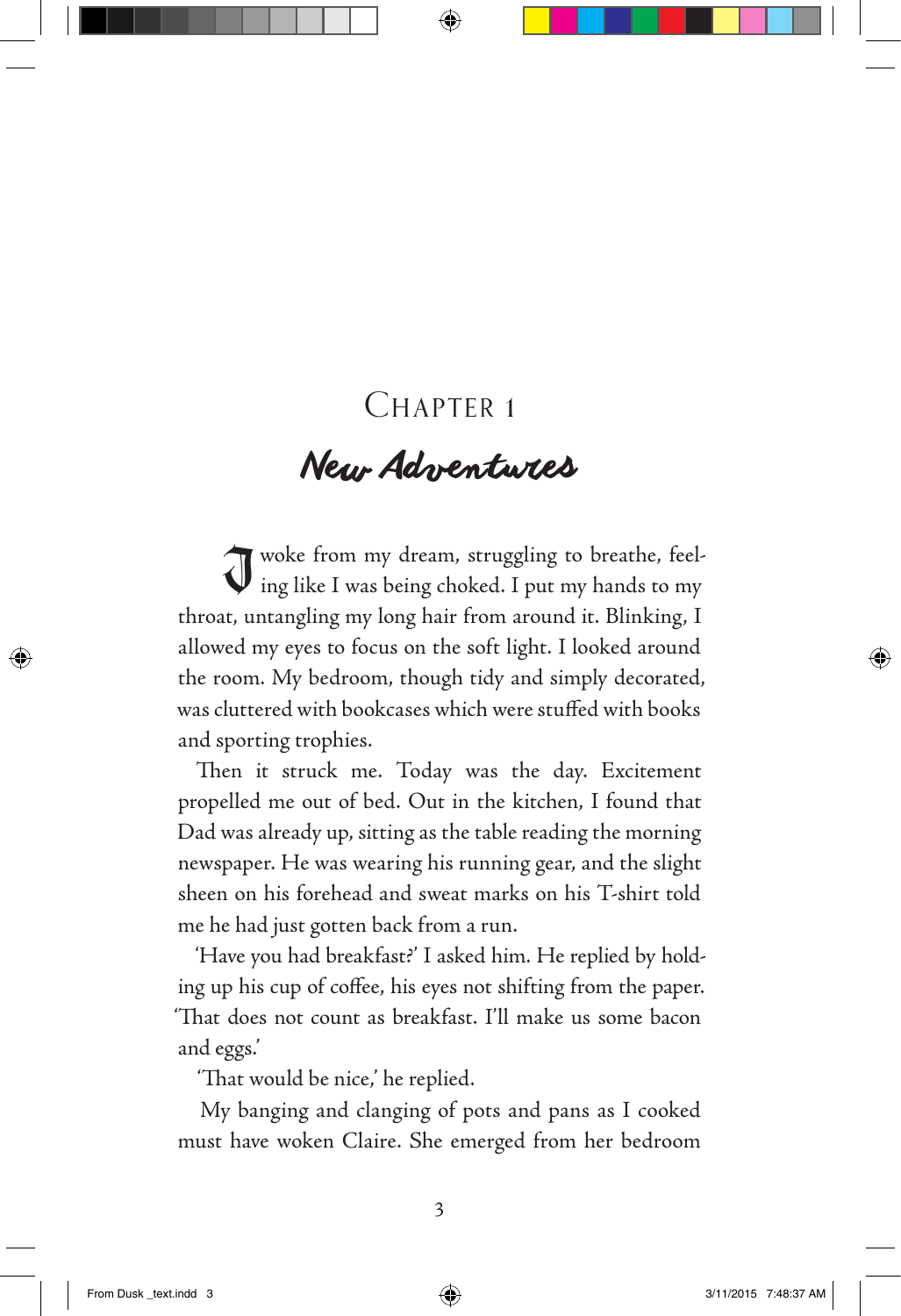in slippers and her dressing gown, still rubbing her eyes, her long red hair disheveled. She was not a morning person.

Claire is my mum's older sister and it surprised me how two siblings could be so different to each other, both in looks and personality. I have long raven hair like my mother's, in total contrast to Claire's, which could only be described as fire red.

'What is all the noise about?' she asked.

'Sorry,' I apologized, 'I'm cooking breakfast. Would you like some?'

'Sure,' she replied as she sat at the table with Dad. 'Morning Marcus.'

'Claire,' he said, still studying the paper.

I dished up our bacon and eggs, then the three of us sat down and ate together. When my father finished his meal, he excused himself from the table to go shower. As soon as he closed the door behind him, I turned to Claire.

'Why don't you and Dad get along?' I asked.

'We get along just fine,' she said, through a mouthful of bacon.

'Really?'

'At the end of the day Lexi, your father and I are just two very different people. If it wasn't for your mother, we probably would never have crossed paths. Ultimately, we have a very good reason for being in each other's lives and we respect that.'

'You mean me,' I stated.

'Of course. You are the most important thing in both your father's life and mine. He struggled after losing your mum and letting me raise you was the hardest thing I think he has ever had to do.'

'Do you think he will ever remarry?' I stared at the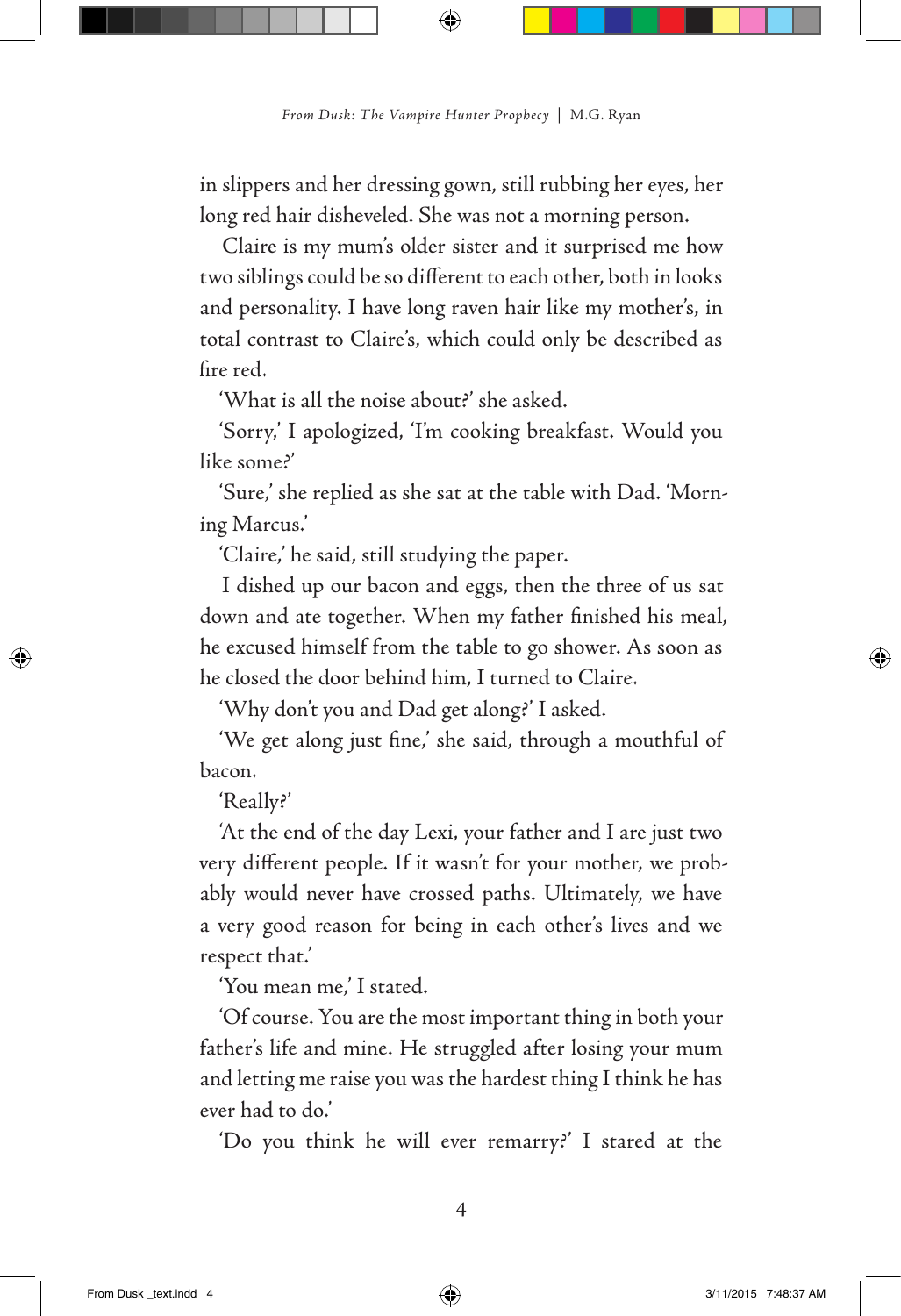bathroom door thinking of the sacrifice my father had made in allowing Aunt Claire to raise me.

'Your father? No, he's married to the Army and far too committed to you.'

'He deserves to be happy though.'

'And in his way I think he is.' Claire finished her breakfast and made to leave, but turned back to me. 'Your father would be devastated if anything happened to you.'

'I'm only going to Scotland,' I replied.

'That's not what I meant.'

'I know… Claire, do you think I'm doing the right thing, going overseas?' I asked anxiously.

Claire sat back down at the table and placed her hand on mine. 'Your father only has the best of intentions for you, you know that don't you?'

'Yeah, I know.'

'At the end of the day though, honey, you need to do what is best for you and if that's this trip to Scotland, then so be it. You are an intelligent young woman and you graduated high school not even six months ago. It is only natural that you want to explore the world, so go and explore. It will be good for you.'

'Thank you.' I leant across and kissed her on the cheek.

#### ak.

The time had arrived. Dad packed my luggage into the back of his four-wheel-drive as I said my goodbye to Claire. She was the closest thing I had to a mum and I loved her as such. I would miss her quirky, positive outlook on everything, but most of all her warmth, love and support. Saying goodbye was harder than I thought it would be, especially when she hugged me tight. I wrapped my arms around her neck and didn't want to let go.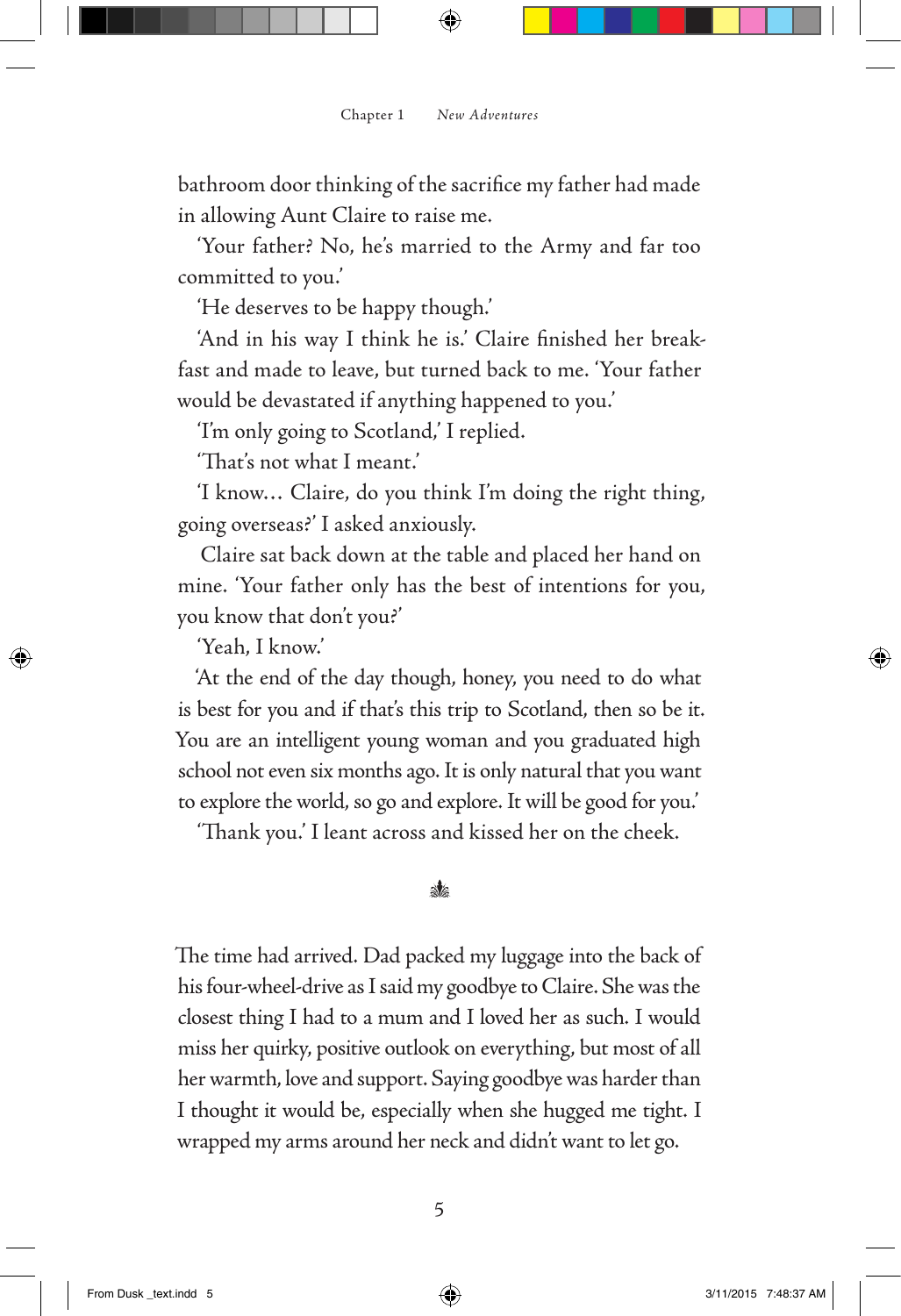'You look after yourself,' she said, 'and ring me when you arrive in London.'

'I promise.'

'Come on Lex,' Dad interjected. 'We better get a move on.'

'Oh wait, I've forgotten something.' Claire turned and went back into the house, reappearing moments later.

She handed me a new book by my favourite author, one that she knew I had been wanting for a while. I opened the front cover to find a note on the first page in Claire's beautiful handwriting;

> *This above all, to thine own self be true, And it must follow, as the night the day, Thou canst not then be false to any man. Farewell, my blessing season this is thee!*

A quote from Shakespeare's *Hamlet*. I knew instantly what Claire was telling me; to have the courage to be myself and to take this trip. Claire always had the ability to read me so well and tell me exactly what I needed to hear, whether I wanted to hear it or not. The ability to read people is her gift. I often wished it was a skill that I possessed.

'Thank you,' I said, closing the cover.

'I'll see you in a few months, kiddo.'

I gave her one last hug and then climbed into the passenger seat of the four-wheel-drive, waving goodbye as we reversed out of the driveway. I fought back the tears as we drove up the street. My excitement was slowly turning to nerves. A knot formed in my stomach at the realisation that I was about to travel to the other side of the world all on my own. What was I thinking?

We arrived at the airport and Dad pulled the vehicle into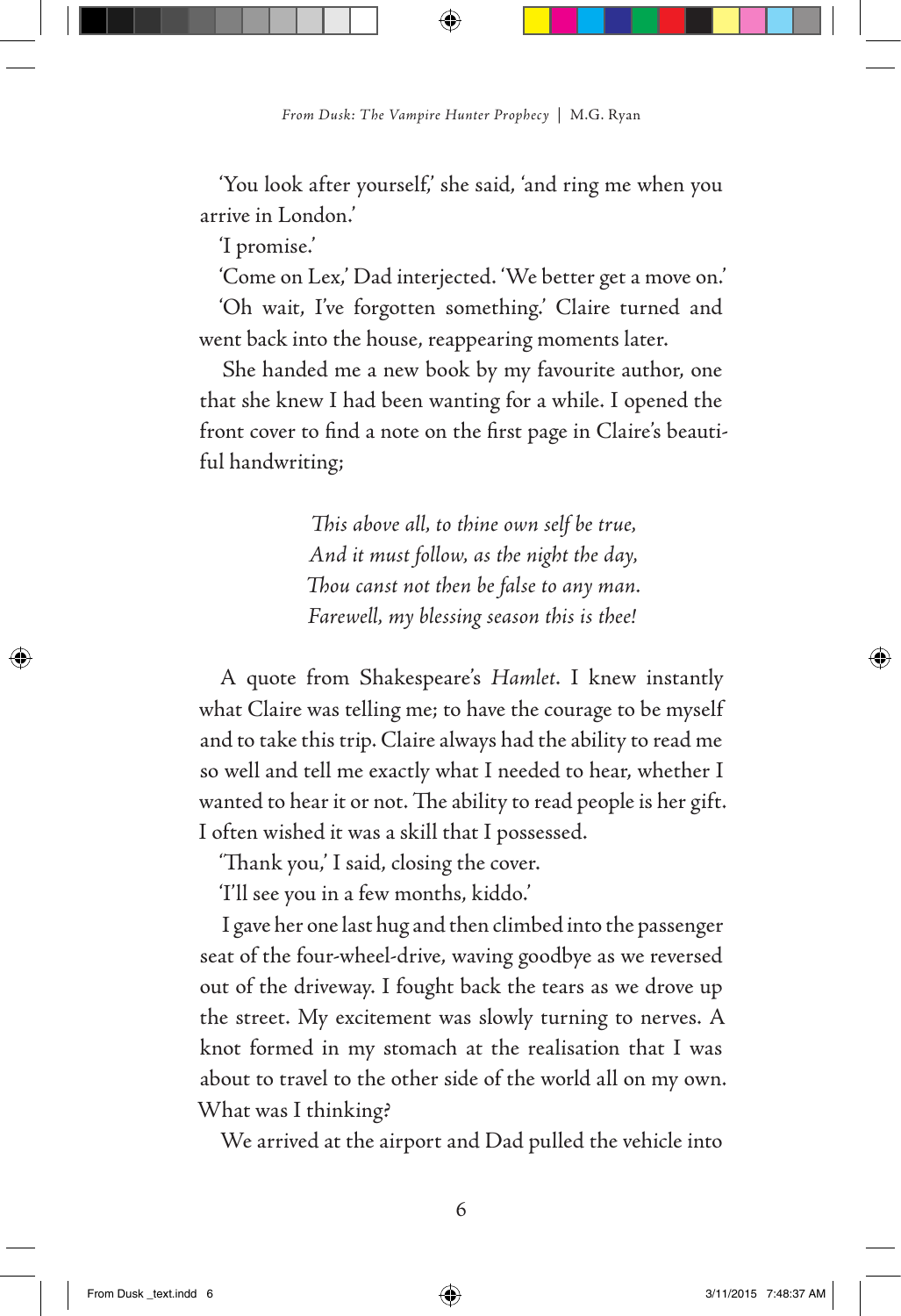a carpark. He turned off the ignition, before removing a white envelope from his jacket pocket and handing it to me.

'I have something for you,' he said. I took the envelope and looked inside. It was full of English pounds.

'I can't,' I said.

Dad cut me off with a gesture of his hand. 'You can and you will. I have also transferred some money into your account to help you out.'

'Dad!' I protested.

'Please, just take it.' I knew that this was his way of looking after me, so I reluctantly took the money and placed it in my backpack along with my book from Claire.

'Thank you,' I replied, grateful for his contribution.

'I'm proud of you, Lex and I know your Mum would be too.'

'Thanks, Dad.'

'You know your stubborn streak comes from the Irish side of the family?'

'Yep.' I smiled.

'I'm going to miss you, Lex.'

'I know. But it will be no different to normal, only I will be the one that is going away this time.'

'And that gives me reason to worry,' he said. 'At least while you are here with your Aunt, I know you are safe.'

'Dad, I'm going to be fine. I can't stay locked up in my bedroom for the rest of my life.'

'No, maybe not for the rest of your life, but at least until you're thirty.'

'And you don't think I worry about you when you get deployed?' I asked.

'I'm the parent, so it's my job to worry.'

'Well, just because you're the parent doesn't make me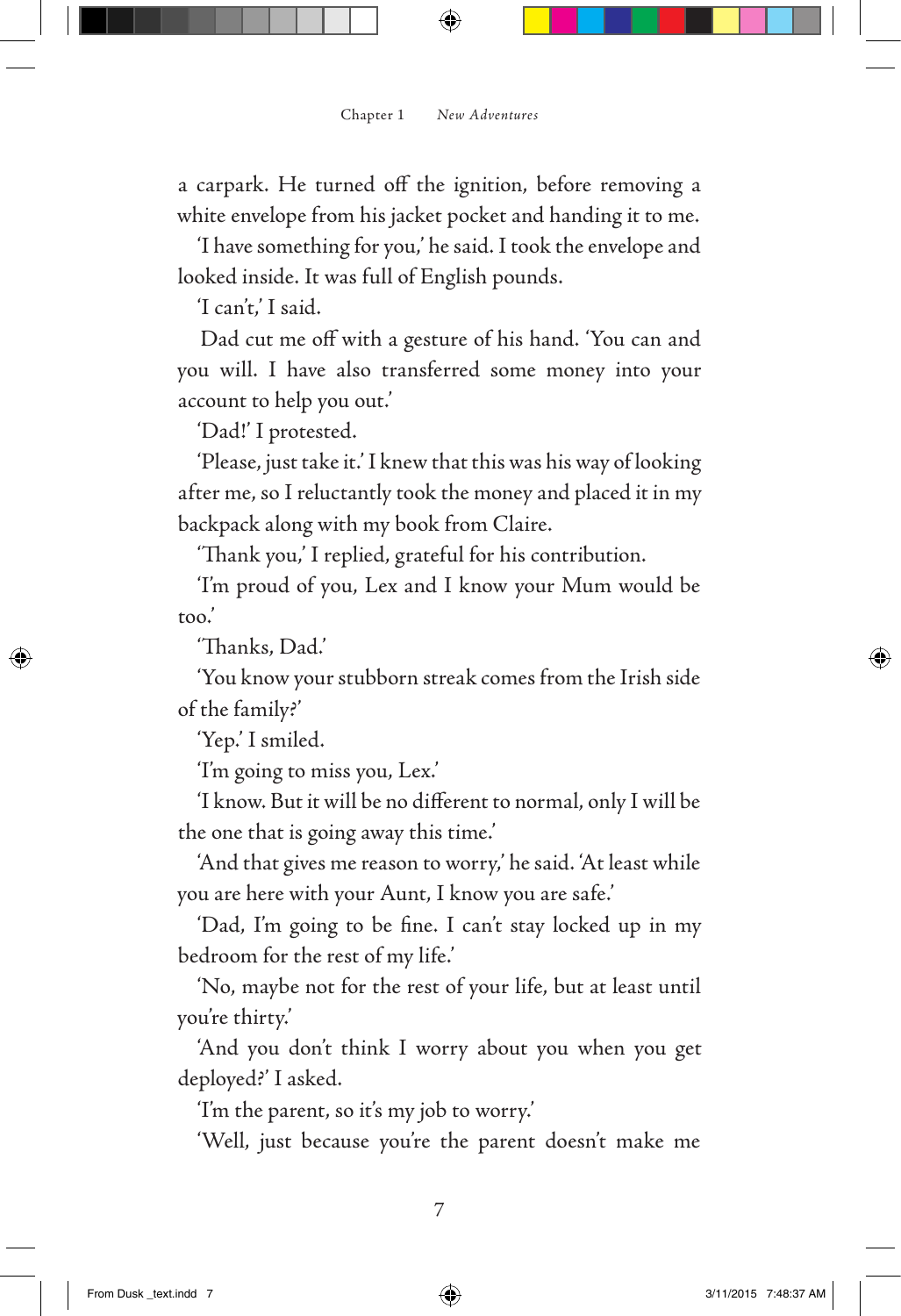worry any less about you. Look, you and Claire have both raised me to be a strong and independent woman. Let me prove it.'

'Just promise me that you'll be careful and that you'll ring your aunt every day.'

'I promise,' I said, reaching over and squeezing his hand.

'Good. I'll ring you as often as I can.' We both climbed out of the vehicle and Dad retrieved my luggage out of the back. He pulled me close and held me tight with his strong arms. Even as tall as I am, I felt dwarfed, yet protected by my father. 'I love you, Lex,' he whispered.

'I love you too, Dad.'

#### $\mathbf{M}$

The plane started to make its descent. I could just make out the country side of England below, then the city of London itself. As the wheels of the plane struck the tarmac, a smile spread across my face. I had finally arrived. From Heathrow Airport I travelled by train into London, feeling a sense of relief when I made it to the hotel and entered my room. I was exhausted.

I settled in before deciding to ring Aunt Claire. It was late evening at home, but I knew she would still be up. I retrieved my phone from the backpack and dialed. After only a few rings, I heard Claire's voice on the other end of the line.

'Hey Claire, it's me.'

'Lex! Are you in London?' I could hear relief in her voice.

'I am. I made it safe and sound and have just checked into the hotel.'

'How was your flight?' she asked. 'Long and cramped,' I replied.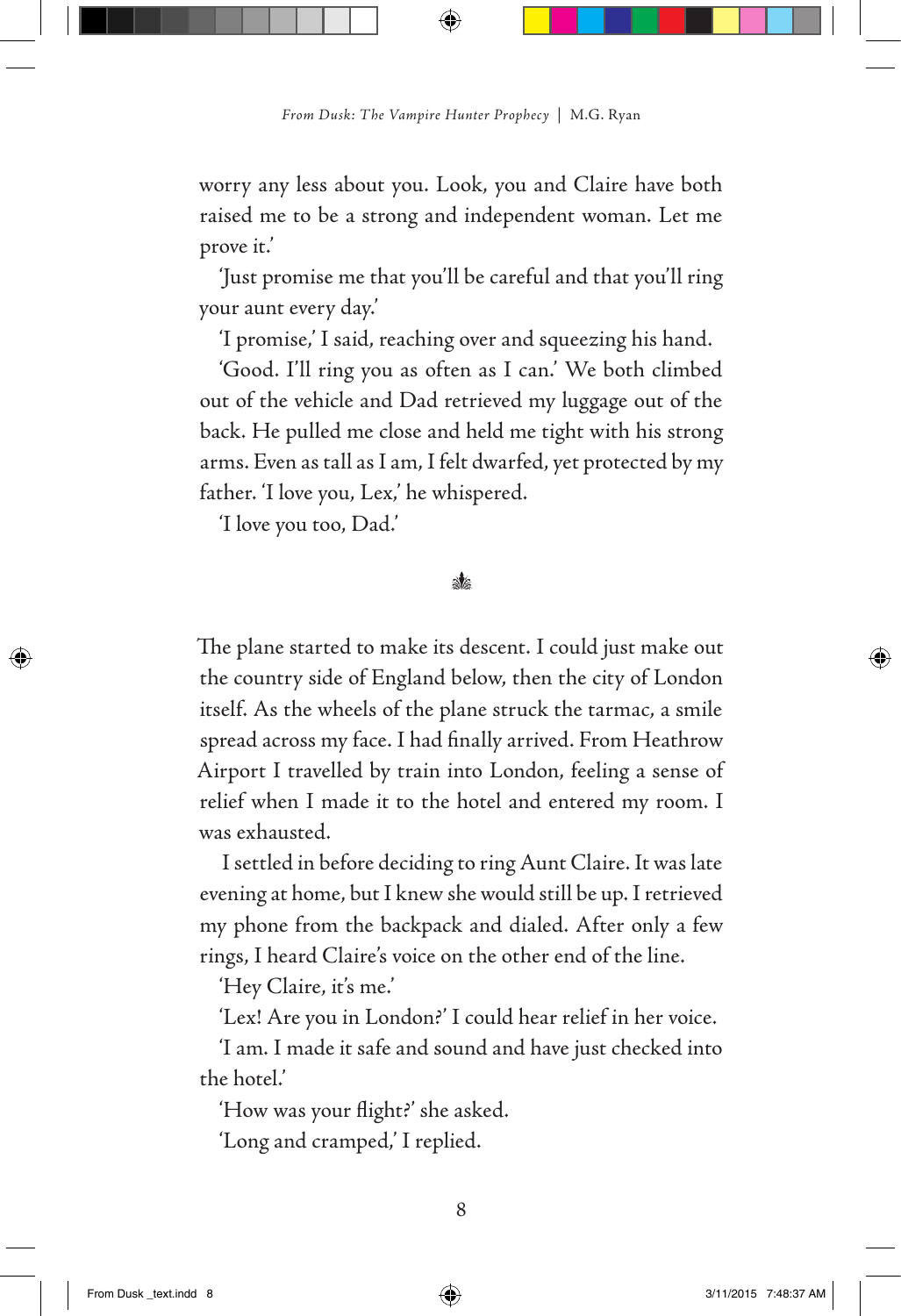'You must be exhausted.'

'I am, I haven't slept yet.'

'Well, I will let you go and get some much needed sleep then.'

'Okay. Claire?'

'Yes, honey?'

'I wanted to say thank you for giving me the courage to go on this trip.'

'Honey, that is all you. Now go, rest and enjoy London. Ring me again tomorrow night and tell me all about it.'

'I will. I love you.'

'Bye, honey, I love you too.'

After ending the call, I luxuriated in a long, hot and necessary bath. I dressed in some casual clothes and then ordered room service. My legs still ached from being cramped on a plane for so long, so I stretched them out on the bed while I waited for my food. Dinner arrived and I ate before spending the rest of the evening watching television. I had not had a proper sleep in over twenty-four hours and the flickering from the screen was draining on my eyes, to the point where I could no longer keep them open.

I woke to screaming. Disorientated and horrified, I sat bolt upright. The screaming continued. I leapt out of bed in search of a weapon. As the grogginess of sleep started to fall away, the realization of what was happening started to sink in. The screaming was coming from the television, which I had left on when I fell asleep. I grabbed the remote and turned off the old werewolf movie, before climbing back into bed, feeling a little silly at my overreaction to the situation. I lay back down and let sleep consume me once more. However, my sleep was not peaceful; wolves and vampires invaded my dreams.

The next morning the dawn light was teasing at the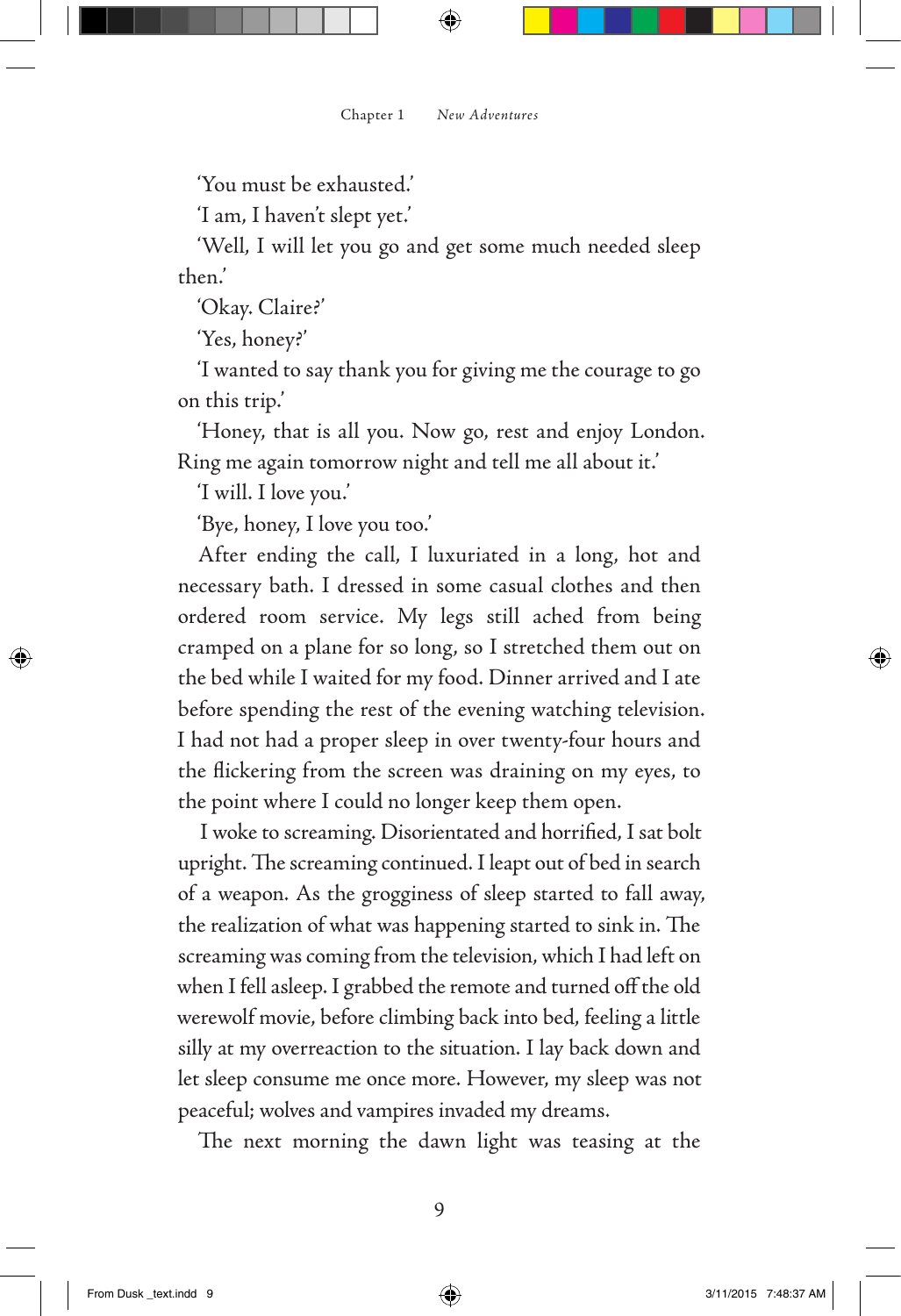window, filling the room and straining my eyes. I placed my head under the pillow in search of darkness. My dreams had caused a restless sleep and I wanted to stay in bed, but with a big day ahead of me I reluctantly climbed out and dressed in my jeans, shirt and jacket. Today I planned to go and see Westminster Abbey in the morning and a Jack the Ripper Tour in the afternoon.

After a satisfying breakfast I collected my backpack and stepped out onto the streets of London, feeling excited. I walked to the nearest bus stop and waited for a tourist bus to arrive. After a few minutes, the double decker bus pulled up. Taking the internal stairs two at a time, I had my choice of seats on the open top deck, the city air cool upon my face. This was certainly the way to see London!

The bus started to move in a slow, cumbersome manner. It maneuvered through the hectic London traffic and around me. I could hear the rambunctious noise of the city — beeping horns, car engines, talking and the sound of shoes on the sidewalks as people shuffled about. We passed many of the magnificent sights of London before we reached Westminster Abbey, where I jumped off the bus.

As I approached the Abbey, its distinctive towers started to appear before the rest of the building came into view. Walking around to the north entrance, I was a little lost for words. I had never seen anything so grand in my life. The large stain glass window took centre stage like an eye overlooking everything, both inside and out.

I entered the Abbey, amazed by the fact that the building was a thousand years old. With my information leaflet in hand, I started my journey, reading up on the history of the building as I went. Walking through the Abbey, I absorbed every detail. The stone pillars stood tall and dominating,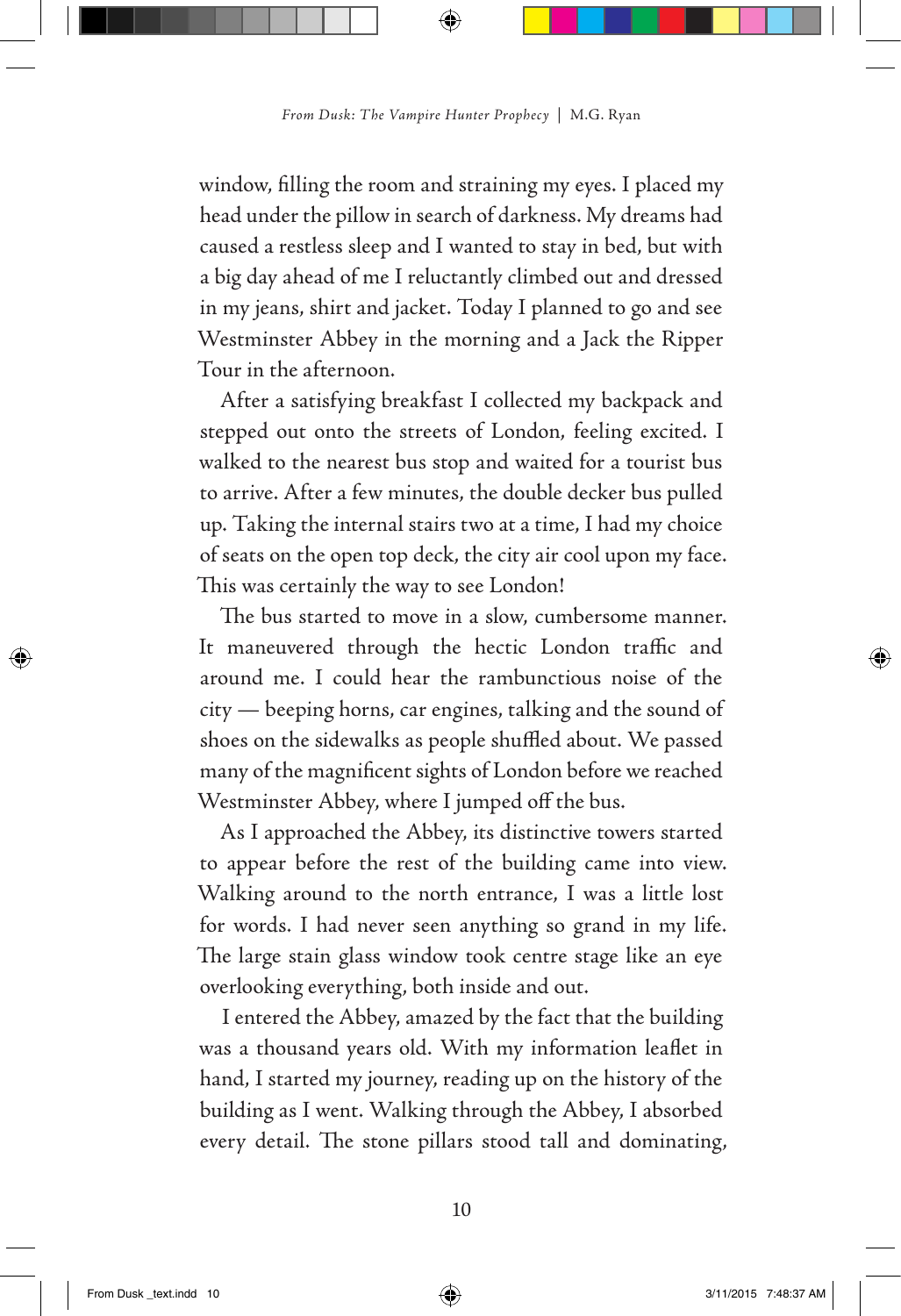reminding me of medieval guards in their armoured uniforms, standing guard over their territory. I couldn't help but think about all the history that had occurred in this building since it had been built. The Abbey had seen the despair of death, the joy of marriage, the celebration of coronations and the devastation of war. It felt as though the Abbey has a soul, with the centuries of prayer seeming to permeate the ether.

There were other tourists buzzing around me, just as engrossed as I was. I could hear the click of cameras, the sound of shoes squeaking on the floor and voices that spoke in soft whispers. The noises blended together and became a blur. At that moment, I had the strangest feeling of déjà vu. An overwhelming sensation that I had been here before.

I watched as two priests walked down the aisle, deep in conversation. I could not explain why, but they looked out of place, as though they didn't belong. The pair reached a young boy who appeared to be waiting for them. One of the priests placed his hand on the boy's shoulder. Like the priest, the boy looked out of place. His clothes seemed old and worn, his shirt, shorts and braces appearing dated. I closed my eyes, not sure of what I was seeing. When I opened them, the three figures were gone. I must have been daydreaming. I exhaled after realising I had been holding my breath.

I could feel the first signs of a pressure headache forming. I made my way back to the bus stop, breathing in the crisp, fresh air as I walked. I had to be at Tower Hill that afternoon for the Jack the Ripper tour, so I jumped on the next bus and found a seat as it started to roll forward, lurching as the driver changed gears. I noted famous landmarks I had only read about as we drove past, like Buckingham Palace. I was intrigued how the history of London blended seamlessly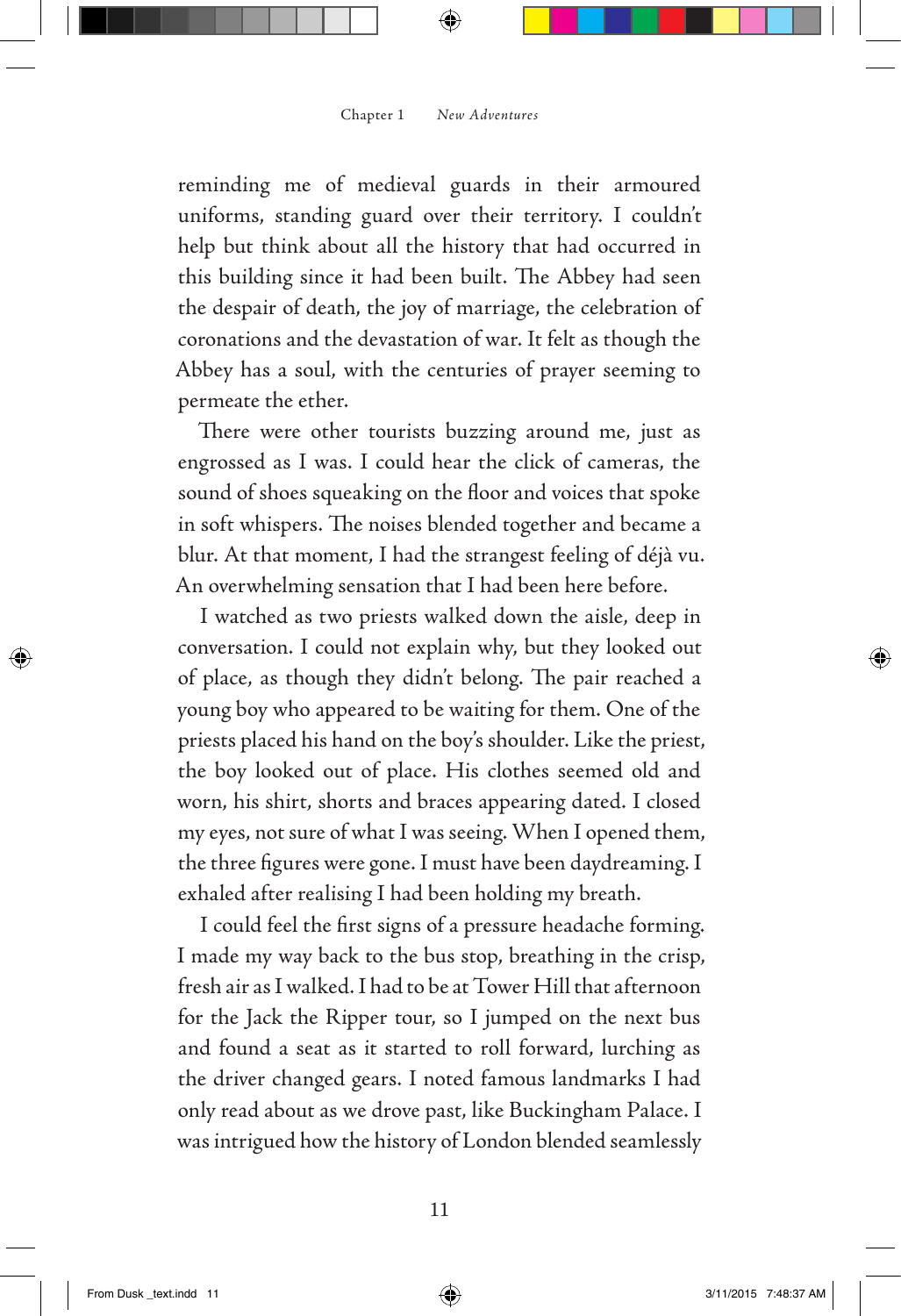with the modern city. Two worlds combined into one. We passed St Paul's Cathedral, the white dome dominating the surrounding buildings. The bus reached the stop at Tower Hill, where I disembarked and seemed to step back in time.

I was early for the tour, so I found myself a comfortable spot to sit and wait, hoping that my headache would pass. I sat with my elbows on my knees and my fingers at my temples, gently circling, trying to relieve the pressure in my head.

'Excuse me. Are you here for the Jack the Ripper tour?.' I looked up and saw an older gentleman. He had a soft kind face, grey hair and a large friendly smile.

'Yes, I am,' I replied.

'Lovely. My name is Jim.' He held his right hand out to me, shaking mine gently. 'I'm your guide today. Your name is?' he asked, studying the clipboard in his possession.

'Lexi,' I replied. 'Lexi O'Connor.'

'Lexi,' he whispered to himself as he perused the sheet of paper attached to his clipboard. 'Ah, there you are, Alexandra O'Connor.' He placed a tick beside my name.

'Just Lexi,' I said.

'Well, Lexi,' he said, emphasising my name, 'it looks like we should have a relatively small group today. We are a bit early but hopefully everyone else won't be too much longer and we can start.'

Just as Jim finished his sentence, a young couple arrived to join us on the tour. From their accents I guessed that they were German. Jim ticked their names off his list and within minutes the whole group of eight was present, and we were ready to start. I had an interest in the history of Jack the Ripper and had read many books about the murders of Whitechapel, but actually being on the streets where those atrocities had occurred felt very surreal.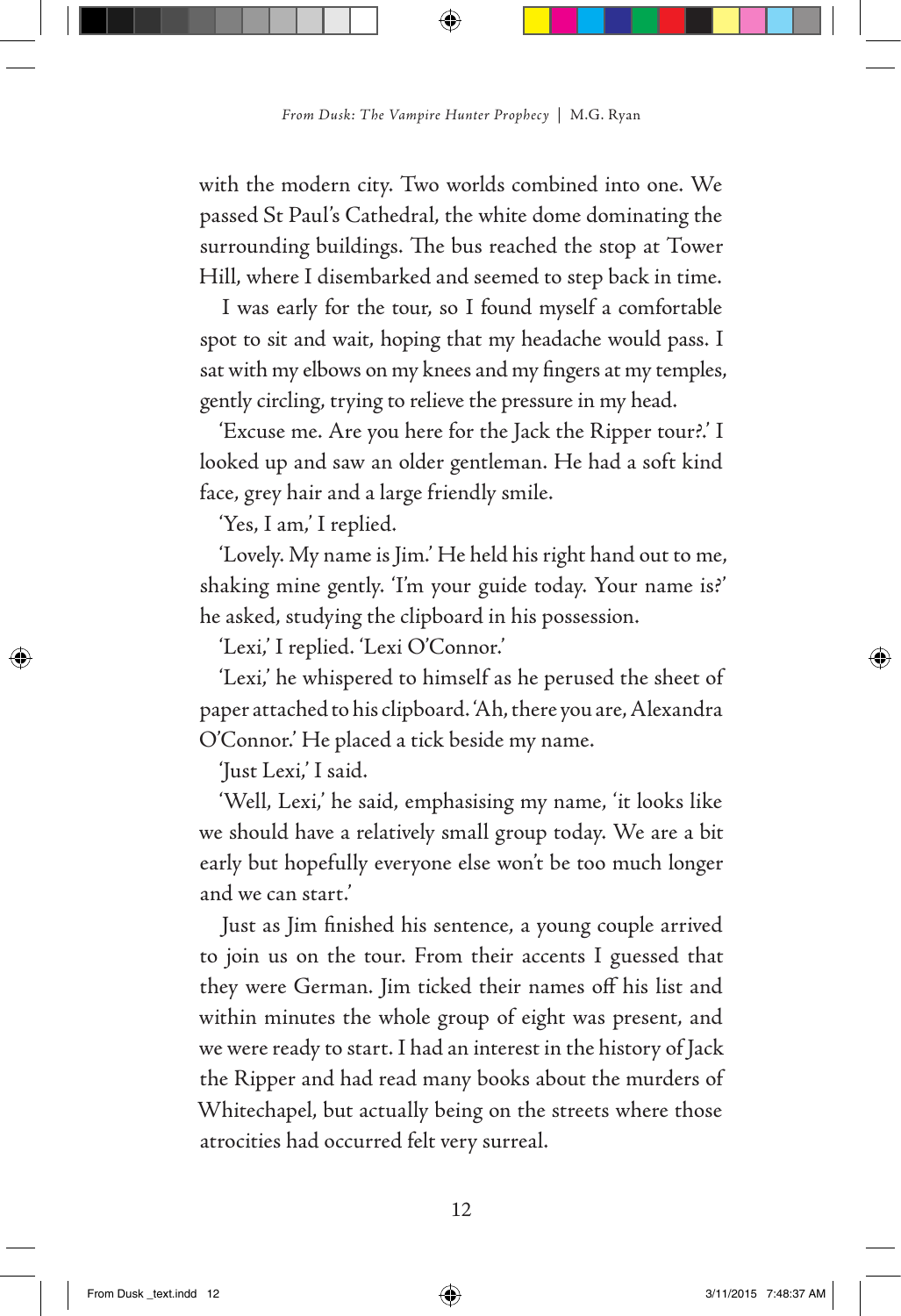Jim led us on a very comprehensive tour, walking along the cobblestone streets past the old stone buildings. It was easy to imagine that we were back in 1888 and actually following in the footsteps of the man himself. We went to the areas where each of his victims were discovered, with Jim informing us of the wounds and experiments that had been inflicted upon each of the poor women.

My imagination started running wild with Jim's stories. Suddenly, although I was still standing on the same street in Whitechapel, day was now night and there was a metallic smell in the air. In front of me was a woman in a long flowing dress pinned against the stone wall, scattered flowers and a basket at her feet. Her body was limp and her eyes lifeless. A man dressed in black was holding her in place as he nuzzled into her neck. When he turned and stared at me, I saw blood on his face. He hissed, bearing his prominent fangs. I jumped.

'Are you okay?' Jim asked, his hand on my shoulder waking me from my daydream.

'Yeah, I'm fine,' I replied, catching my breath.

'You just zoned out on us.' I noticed that the rest of the group had moved on.

'I'm just jet-lagged.'

'Well, make sure you drink plenty of water and get some rest,' he advised. 'Come on, the group is waiting for us.'

Jim moved forward, leading the group on with the rest of the tour. I hung to the back. My head was now pounding and my hands were shaking. I felt far from fine, despite what I had told Jim. What was happening to me?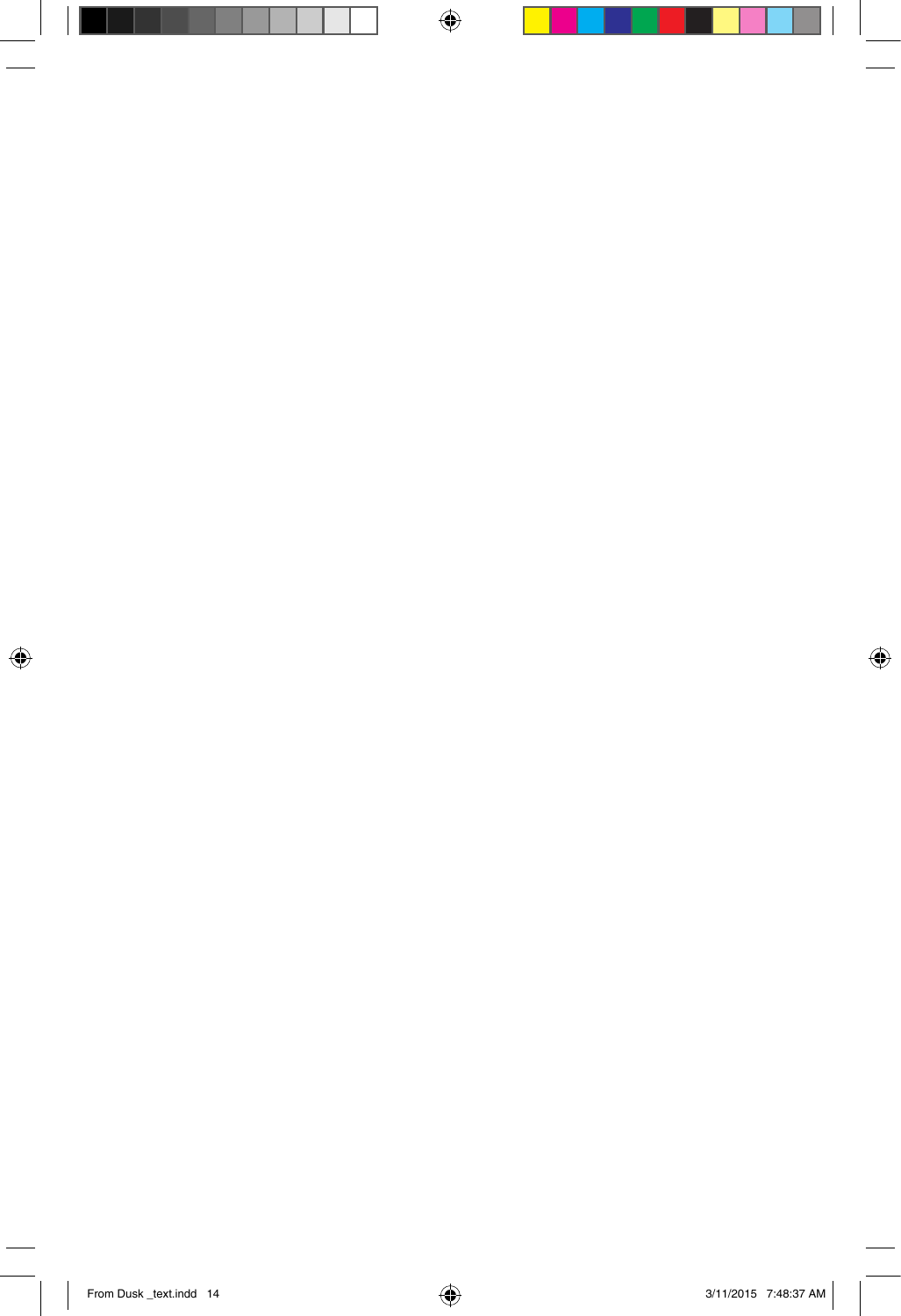## CHAPTER 2

# *Nightmares Are Not Real*

I reached for my phone on the bedside table and turned off the alarm. Even after taking a couple of Panadol before bed last night, my headache still lingered. I got out of bed, showered and dressed. After breakfast, I collected my backpack and walked the short distance to the bus stop. I boarded the bus and climbed the stairs to the top deck, braving the cold. There was a distinct chill in the air as the overcast skies clouded the sun. The wind was cool on my face as the bus travelled up Park Lane and around onto Glouster Place, where it then turned onto the famous Baker Street, where I disembarked, heading over to Madame Tussauds Wax Museum.

I was immediately overwhelmed at the sight of the lifelike wax statues. There was British actor Daniel Craig with his square jaw and masculine shoulders, suited up in the famous role of James Bond and Australia's pint size pop princess Kylie Minogue, looking always effervescent.

There were statues of prominent British citizens including members of the Royal Family and former Prime Minister Winston Churchill. I studied the statue of Churchill closely.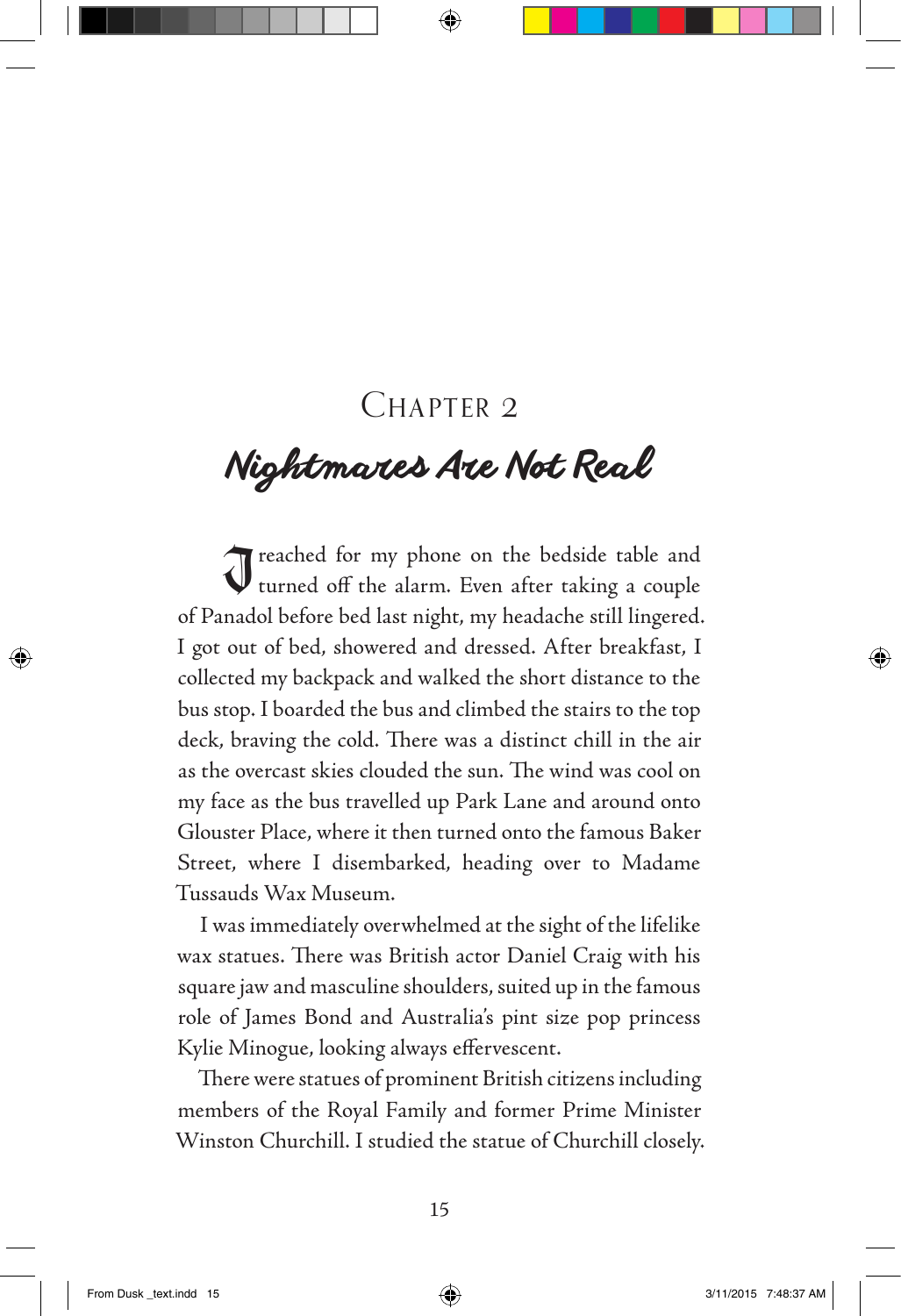I could have sworn he was looking directly at me. His eyes were intense and a stern frown was etched upon his face.

The surroundings around me changed and I was in an enclosed room with the Prime Minister and various high ranking military officers in uniform, maps of Europe covering the walls with multi-coloured pins protruding from them. Standing next to me was a priest and a small boy. It wasn't possible, but it was the same pair that I saw at Westminster Abbey the previous day. The priest was having an intense argument with the Prime Minister.

'Sir, you need to listen to me!' he pleaded. 'We have more than one war going on in London. The streets are not safe for the citizens that live here and I am not just talking about the Germans.'

'You expect me to believe this, Father?' Churchill asked.

'Yes sir, I do. I assure you that all of this is very real.'

'And you, along with this girl and boy are the solution to this problem?' Churchill glanced at the boy, before turning his eyes back to the priest.

'We alone cannot solve the problem, but we are doing our best to control it, but we need assistance.' The priest was getting visibly more upset as he spoke

'What kind of assistance is it exactly, that you require?'

'Man power, soldiers, anything,' the priest replied.

'Do you think I have the man power to spare?'

'I know that I am asking a lot, sir, but this is important. Innocent people are dying.'

'Of course they are! If you haven't noticed, we are in the middle of a war with the Germans,', Churchill yelled. 'I'm not entertaining this ridiculous notion of vampires. Now, get out!'

'Excuse me, sweetie, are you okay?' I heard a soft gentle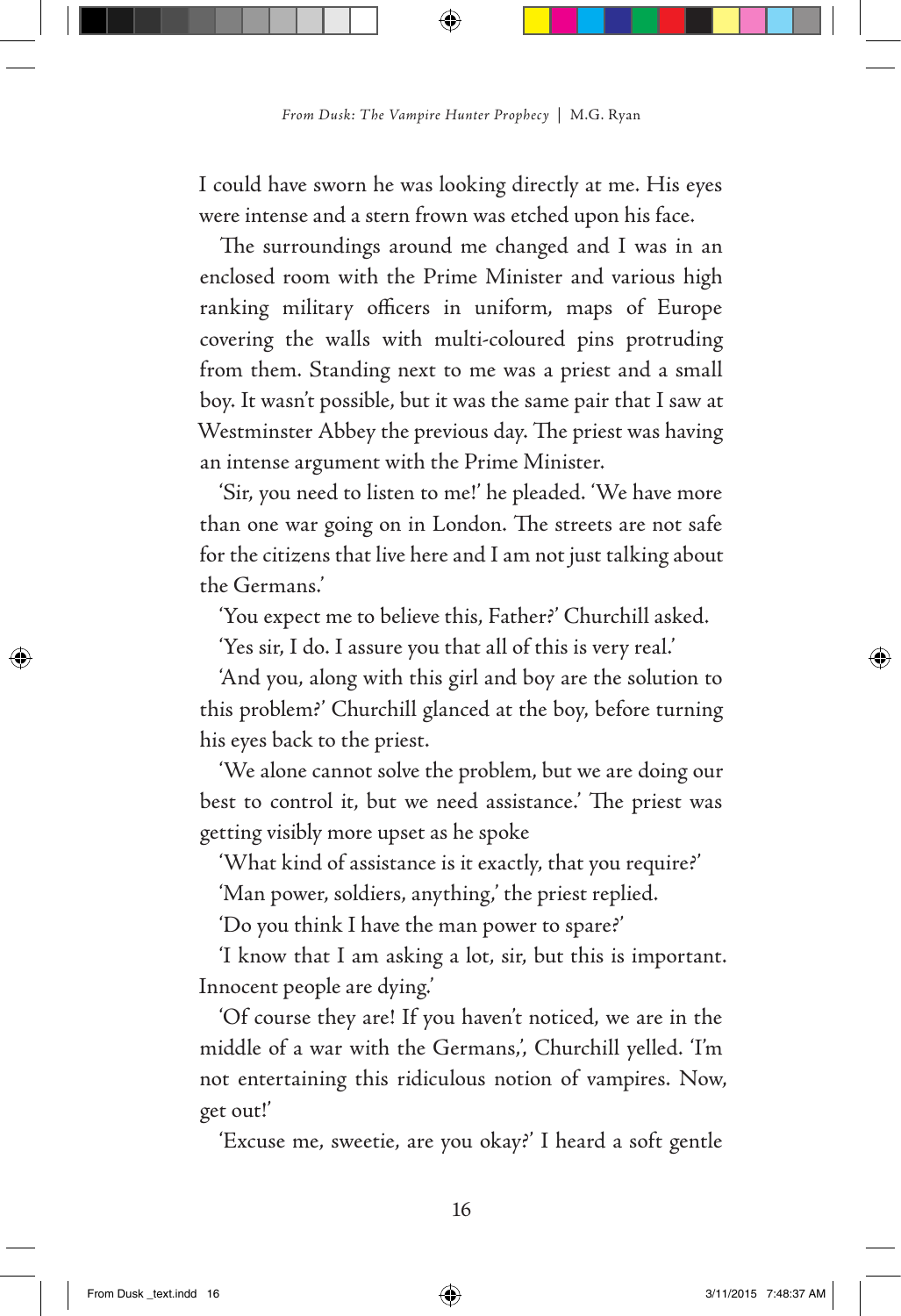voice ask, bringing me out of my reverie. I turned my head to see an elderly lady standing beside me with a concerned look on her face. I blinked my eyes, trying to focus. I was no longer in the room with Churchill and the priest, but back in the museum.

'No,' I softly answered her.

'You look white as a ghost.'

'I think I've just seen one.'

'Here, come and sit down.' She directed me to a seat and helped me down. 'Doug,' she called out and an elderly man walked over to us. 'Pass me my bottle of water.' As instructed Doug passed her a bottle which she then passed to me. 'Here, sweetie, have a drink.'

'Thank you,' I replied. I took the bottle from her and drank from it.

'You keep it,' she told me when I went to hand it back. I sat for a couple of minutes, gaining my strength. I could soon feel the colour returning to my cheeks. 'Are you okay?' she asked, as I made to stand up.

'Yes, thank you, I'm feeling much better. I think it's just jet-lag.'

'Well, you just take it easy sweetie,' she said as she reached out and held my hand. 'Would you like us to stay with you for a while?'

'No, that's not necessary. I'll be fine.'

'Okay then, we'll leave you to it.'

'Thank you again,' I said as the elderly couple walked away arm in arm. I waited for a couple more minutes before continuing my journey through the museum.

I reached a darkened room and entered it, at once seeing a statue of Count Dracula, leaning over his damsel in distress, mouth open and fangs bared. He was dressed in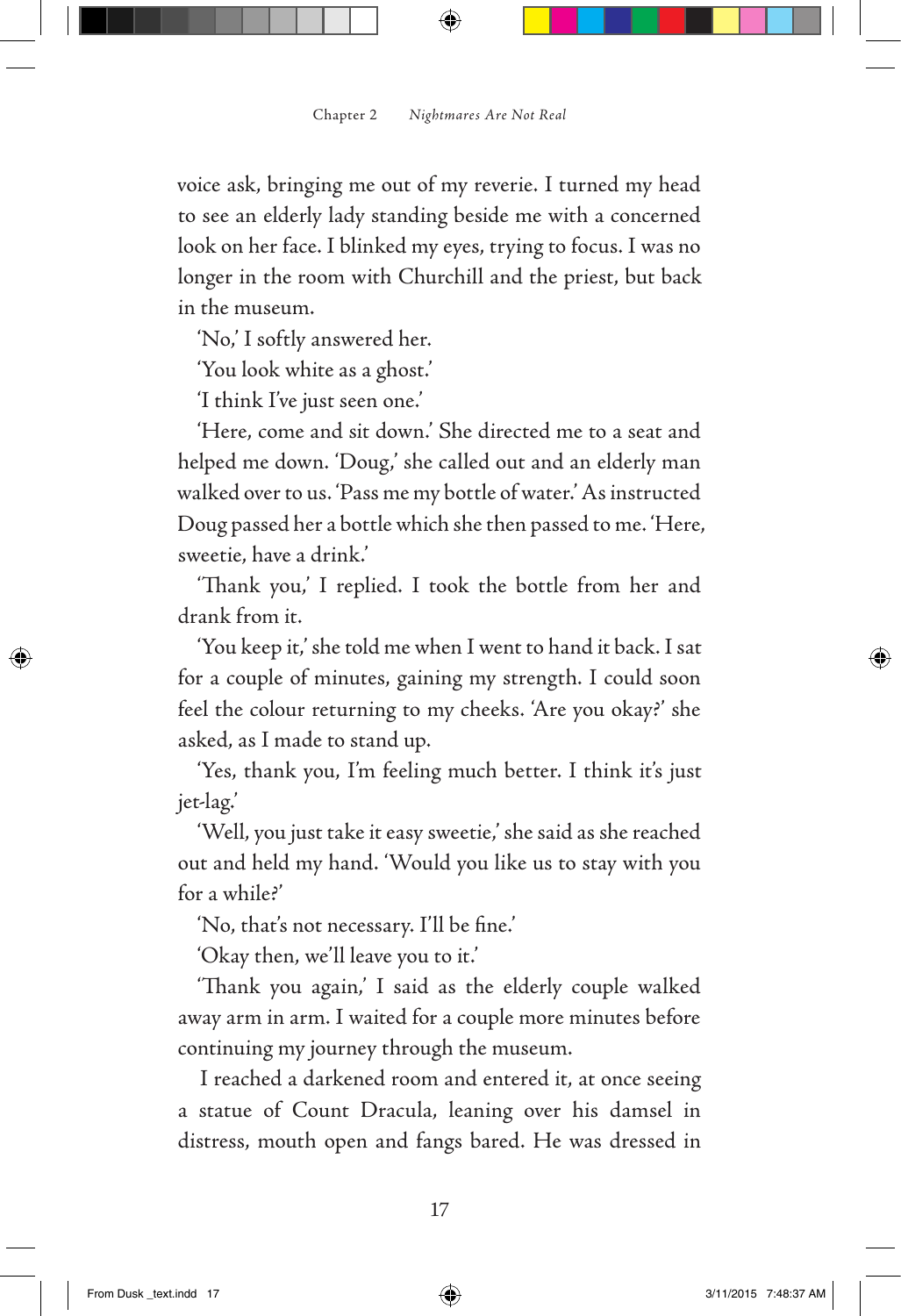the traditional black cape and his yellow eyes were piercing as they watched and followed me as I moved around the room. Shivers ran down my spine and the hairs on the back of my neck stood on end. I subconsciously rubbed my neck, as though I was worried that the statue was about to come to life and jump out at me.

I started to feel dizzy. My vision was blurry, like it was coming in and out of focus. My breathing became shallow and I found it difficult to take a breath. I broke out in a sweat even though I felt cold, goose bumps breaking out all over my body. I felt claustrophobic and on the verge of a panic attack. I urgently needed to leave what was suddenly becoming an enclosed space.

I staggered outside onto the street, taking a deep breath as I reached the fresh air. I stumbled across the road to the bus stop. Reaching it, I stopped and sucked air into my desperate lungs. My breathing started to regulate and my head was no longer spinning. There was a wait before the next bus was due to arrive and I appreciated the time to compose myself.

When the bus pulled up, a few people disembarked before I climbed on board. I found a seat on the lower level, placed my backpack on my lap, and hugged it tight. The bus moved on and in a haze. I looked out the window, but barely noticed the city as we passed it by.

I was so lost in my thoughts I nearly missed my stop. We passed the Tower of London and I suddenly realised that I needed to get off. The bus came to a lumbering halt. Placing my bag on my back, I climbed off the bus and walked the short distance back to the Tower.

I found the entrance and once inside, moved over to a group that stood nearby as they waited for a guided tour to start. I mingled with them and waited until our tour guide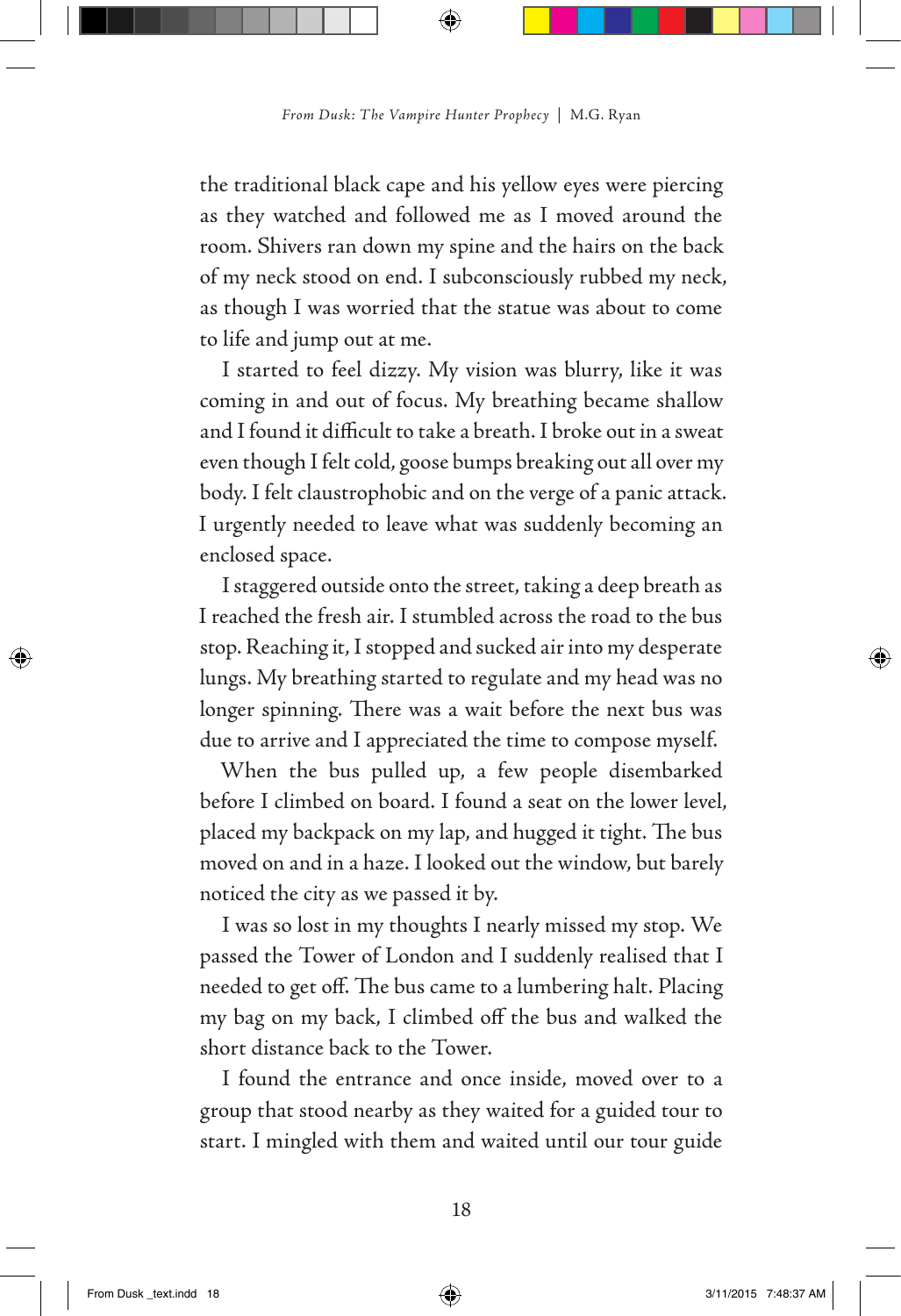joined us. Dressed in the traditional uniform of the Yeomen Warders, a dark navy blue Tudor outfit with red trim, plus 'beefeater' hat, our guide headed towards us.

'Welcome to the Tower of London,' he greeted us, in a thick British accent. He was a jovial-looking man of average height, with a dense, neatly trimmed beard and crow's feet at the corner of his eyes. He looked smart in his crisp uniform. 'I'm your tour guide for today. I will be escorting you through the grounds and sharing my knowledge on the history of The Tower. So, let's get started. Please follow me and feel free to ask questions along the way.'

The tour was fascinating and I enjoyed the rest of the afternoon at the Tower, with the earlier events of the day at Madame Tussauds quickly becoming a fading memory. Soon the day was approaching its end and we were being advised that it was time for closing. Disappointed, I followed the crowd out and went back to the bus stop. It was late in the afternoon and a dim light was reflected over the city as the sun struggled to shine through the clouds.

#### ak.

Back at the hotel room, I placed my backpack on the bench and headed straight to the bathroom. I stripped off my clothes and stepped into the shower, turning on the hot tap. The warm water washed over me. I felt exhausted — today's events had taken their toll.

Dressed in my comfortable pyjamas after my shower, I took my time deliberating over the room service menu, before deciding and ordering. While I waited for my meal to arrive, I repacked my bag as tomorrow I was checking out and catching the train to Edinburgh. I felt excitement surge